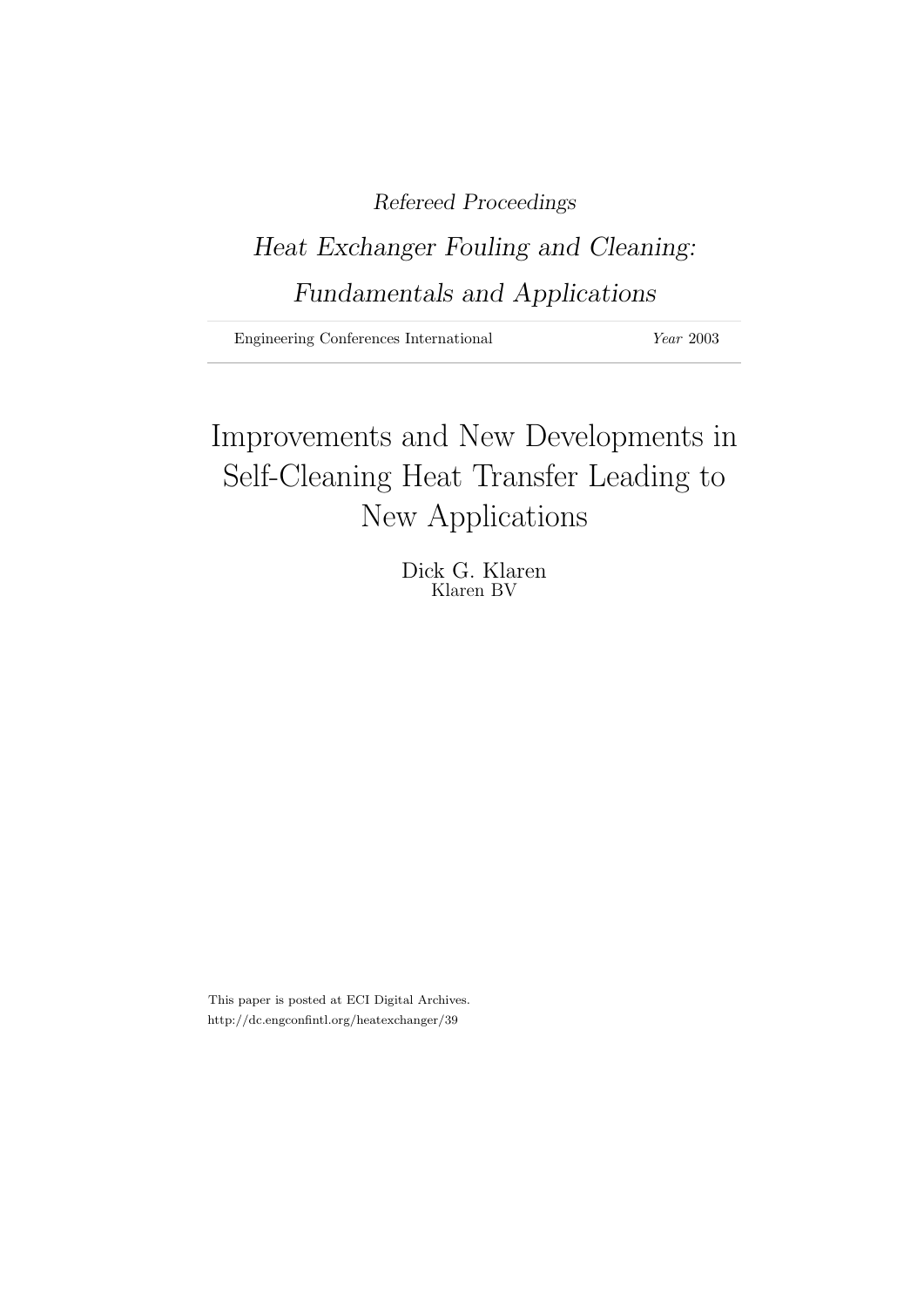### **IMPROVEMENTS AND NEW DEVELOPMENTS IN SELF-CLEANING HEAT TRANSFER LEADING TO NEW APPLICATIONS**

#### **Dick. G. Klaren**

Klaren BV, Vincent van Goghsingel 40, 2182 LP Hillegom, the Netherlands E-mail: klaren@xs4all.nl

#### **ABSTRACT**

 Improvements in the design have made the fluidized bed heat exchanger better suitable for the revamp of existing vertical severely fouling heat exchangers in evaporators, crystallizers and reboilers into a self-cleaning configuration. Highly viscous non-Newtonian slurries used in mineral processing can benefit from the fluidized bed heat exchanger not only due to its self-cleaning performance, but also as a result of the shear-thinning action of the fluidized particles which dramatically lowers the viscosity of the slurry. New developments have created the possibility to design compact self-cleaning fluidized bed heat exchangers which can compete with plate and frame exchangers.

#### **INTRODUCTION**

 Self-cleaning heat exchange technology applying a fluidized bed of particles through the tubes of a vertical shell and tube exchanger was developed in the early 1970s for sea-water desalination service. Since that time, several generations of technological advancements have made the modern self-cleaning heat exchanger the best solution for most severely fouling liquids.

 In the 90s, a chemical plant in the United States compared for their severely fouling application a conventional solution versus the installation of selfcleaning heat exchangers. The result of this comparison is also shown in table 1. As could be expected, but also convinced by a test, plant management decided in favor of the self-cleaning configuration. During operation, the expectations for the self-cleaning heat exchangers were fully met and even better than that: After 26 months of continuous operation, the self-cleaning heat exchangers still have not been cleaned. For a more

Table 1. Comparison of self-cleaning heat exchanger versus conventional heat exchanger.

|                                 | Self cleaning<br>heat exchanger | Conventional<br>heat exchanger |
|---------------------------------|---------------------------------|--------------------------------|
| l Heat transfer surface         | $4.600 \; \mathrm{m}^2$         | 24,000 m <sup>2</sup>          |
| Pumping power                   | 840 kW                          | 2.100 kW                       |
| Number of cleanings<br>per year |                                 | 12                             |

detailed description of this particular case, see also Klaren (2000).

 This striking example of the self-cleaning heat exchange technology and a large number of improvements

and new developments have substantially increased the potential applications which can benefit from this unique self-cleaning heat exchange technology. These improvements and developments leading to new and very interesting applications will be discussed in the next paragraphs.

#### **PRINCIPLES OF OPERATION**

The principle of operation with respect to the original configuration of the self-cleaning heat exchanger employing an external downcomer is shown in figure 1.

The fouling liquid is fed upward through a vertical shell and tube exchanger that has specially designed inlet and outlet channels. Solid particles



Fig. 1 Principle of self-cleaning heat exchangers with cyclone.

are also fed at the inlet where an internal flow distribution system provides a uniform distribution of the liquid and suspended particles throughout the internal surface of the bundle. The particles are carried through the tubes by the upward flow of liquid where they impart a mild scraping effect on the wall of the heat exchange tubes, thereby removing any deposit at an early stage of formation.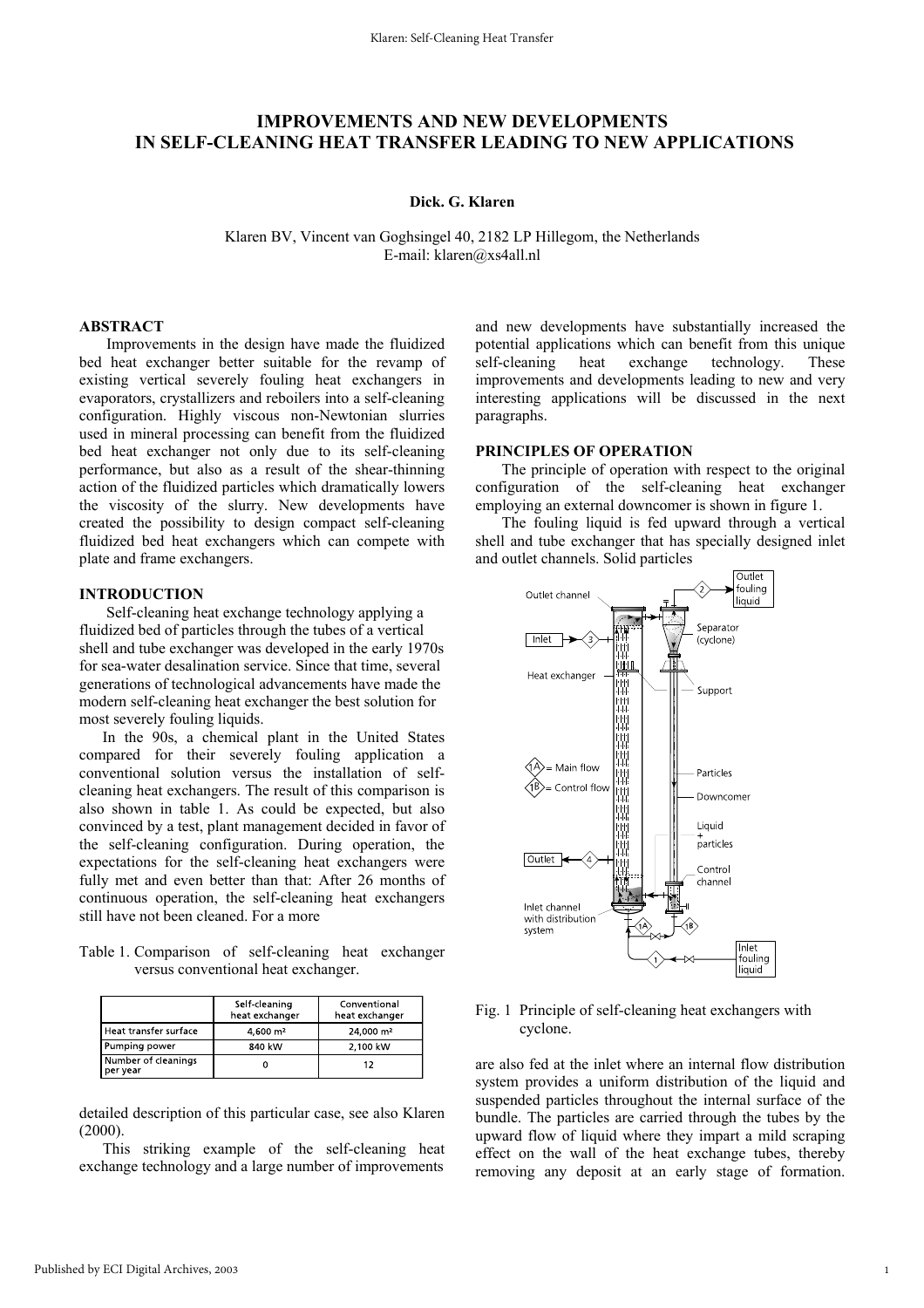These particles can be cut metal wire, glass or ceramic balls with diameters varying from

1 to 4 mm. At the top, within the separator connected to the outlet channel, the particles disengage from the liquid and are returned to the inlet channel through a downcomer and the cycle is repeated.

Figure 2 shows an improved configuration. Now, the particles disengage from the liquid in a widened outlet channel and, then, are again returned to the inlet channel through an external downcomer and are recirculated continuously.

 For both configurations, the process liquid fed to the exchanger is divided into a main flow and a control flow that sweeps the cleaning particles into the exchanger. By varying the control flow, it is now possible to control the amount of particles in the tubes. This provides a control of aggressiveness of the cleaning mechanism. It allows the particle circulation to be either continuous or intermittent.

#### **TREATABLE FOULING SERVICES, TYPE OF DEPOSITS, SELF-CLEANING PERFORMANCE**

 Fouling services which can be treated with the selfcleaning exchanger with external circulation of the cleaning particles are:

- 1. Forced circulation evaporators and reboilers.
- 2. Chemical processes where heating or cooling causes polymerization fouling or resinous deposits.
- 3. Heat recovery from hard scaling and/or biologically fouled (waste) waters.
- 4. Concentration of waste-waters by evaporation.
- 5. Cooling and evaporative cooling crystallization.
- 6. White-water and black-liquor heating in pulp and paper industries.
- 7. Raw juice heating in food processing.
- 8. District heating and/or power generation with geothermal brines.
- 9. Brackish water and sea-water desalination.
- 10. Production of medium and high pressure steam from severely fouling chemically untreated waters.
- 11. Self-cleaning lube oil chillers to replace conventional scraped surfaces.
- 12. Heating of slurries with a very high concentration of solids and a high viscosity.

Commercial operating experience gained with a substantial number of heat exchangers has shown that the self-cleaning heat exchanger, which can remain clean for long operating periods or even indefinitely, is a cost effective alternative to the conventional heat exchanger which suffers from severe fouling in a couple of hours, days, weeks or months. Any type of fouling deposit, whether hard or soft, biological or chemical, fibrous or protein, or other organic types, or a combination of the above can be effectively handled by the self-cleaning heat exchanger



Fig. 2 Principle of self-cleaning heat exchanger with widened outlet channel.

#### **ADVANTAGES WIDENED OUTLET CHANNEL FOR REVAMP PURPOSES**

 The self-cleaning heat exchange technology employing an external downcomer does offer the possibility of revamping existing conventional vertical fouling exchangers into a self-cleaning configuration. Much interest has been received for the revamp of severely fouling reboilers, evaporators and crystallizers. A typical example of a conventional reboiler installation that is suitable for revamping is shown in figure 3.

 Generally speaking, the requirements specified by plant management for the majority of revamps can be summarized as follows:

- 1. The same process conditions should be maintained as in the original installation, i.e. flow, liquid velocity in the tubes, evaporation in the tubes or suppressed evaporation in the tubes with flash evaporation in column.
- 2. The connections to the column should be maintained.
- 3. The installed pumps should be used.
- 4. It must be possible to remove the cleaning particles during operation in case the revamp does not sufficiently reduce the fouling problem. In this case the reboiler can continue to operate in the same way as before the retrofit.
- 5. The revamp must be carried out within the available space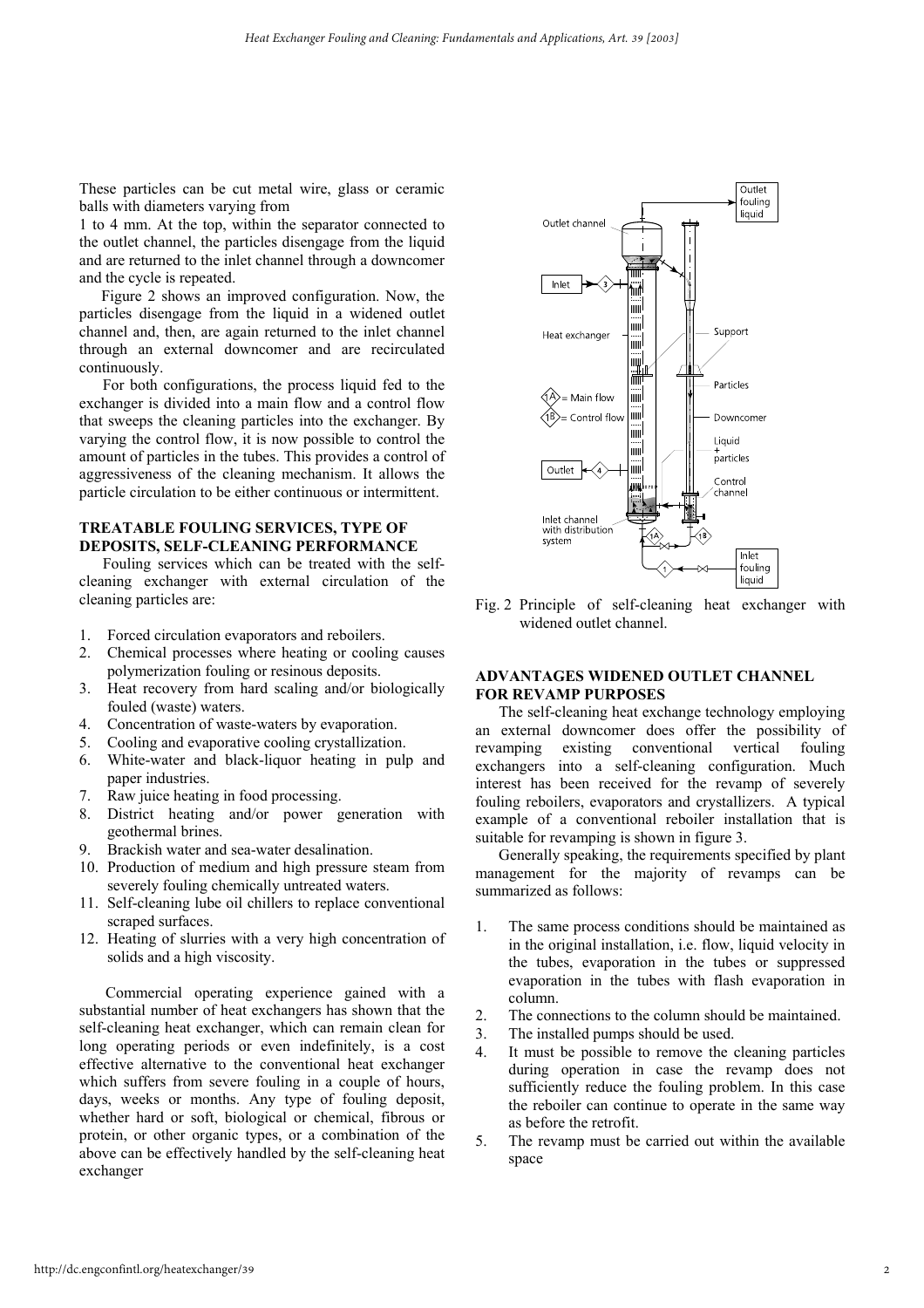

Fig. 3 Existing conventional reboiler.

 A suggestion for a retrofitted reboiler, employing a cyclone for the separation of the cleaning particles, is shown in figure 4. However, this configuration has the disadvantage that it may not always meet the requirements 3 and 5 mentioned above.



Fig. 4 Existing conventional reboiler retrofitted into selfcleaning configuration.

The cyclone does require a substantial pressure drop which could make it impossible to use the existing pumps and in many of the existing installations, space for the cyclone including its support next to the outlet channel is not easily available.

 From figure 5, it follows that the improved configuration of the self-cleaning heat exchanger as shown in figure 2 is much better suited for the revamp of a conventional reboiler into a self-cleaning configuration. This configuration easily meets the requirements 3 and 5. Disengagement of the cleaning particles from the liquid using a widened outlet channel does not require a pressure



Fig. 5 Existing conventional reboiler retrofitted into selfcleaning configuration.

using a widened outlet channel does not require a pressure drop, while replacing the old outlet channel by the new widened outlet channel on top of the bundle is seldom hampered by lack of space.

 A first successful revamp applying a widened outlet channel has already been carried out in a paper mill in the Netherlands. At this moment, a revamp of 6 heat exchangers in a chemical plant in Mexico which suffer from severe fouling due to the precipitation of Glauber's salt is under consideration. Another revamp in the United States regards the heat exchangers of 10 phosphoric acid evaporators, which suffer from severe fouling and have to be cleaned every 7 to 9 days.

For the Mexican plant as well as the plant in the United States, the increased production easily justifies the revamps. See also Klaren (2003).

#### **HEATING OF VISCOUS NON-NEWTONIAN SLURRIES**

 The typical characteristics of self-cleaning heat exchangers can indeed have an enormous positive influence on the design and cost of a heat exchange train in comparison with conventional heat exchangers. This will be shown in the example below, which received an overwhelming interest from mineral processing and mining companies around the world.

 For the processing of laterite nickel and cobalt in socalled High-Pressure-Acid-Leach (HPAL) plants, it is necessary to heat a slurry flow from approximately  $65^{\circ}$ C to a temperature of  $230^{\circ}$ C, while maintaining the slurry in an autoclave for a considerable period of time.

 In this autoclave, large quantities of strong acid are added, which increase the temperature even further to  $260^{\circ}$ C. Finally, the slurry is discharged from the autoclave and the heat in the slurry is recovered as much as possible by the cold incoming slurry flow. As a consequece, this process requires the installation of preferably vertical single-pass shell and tube heat exchangers in series consisting of recovery heaters and so-called final heaters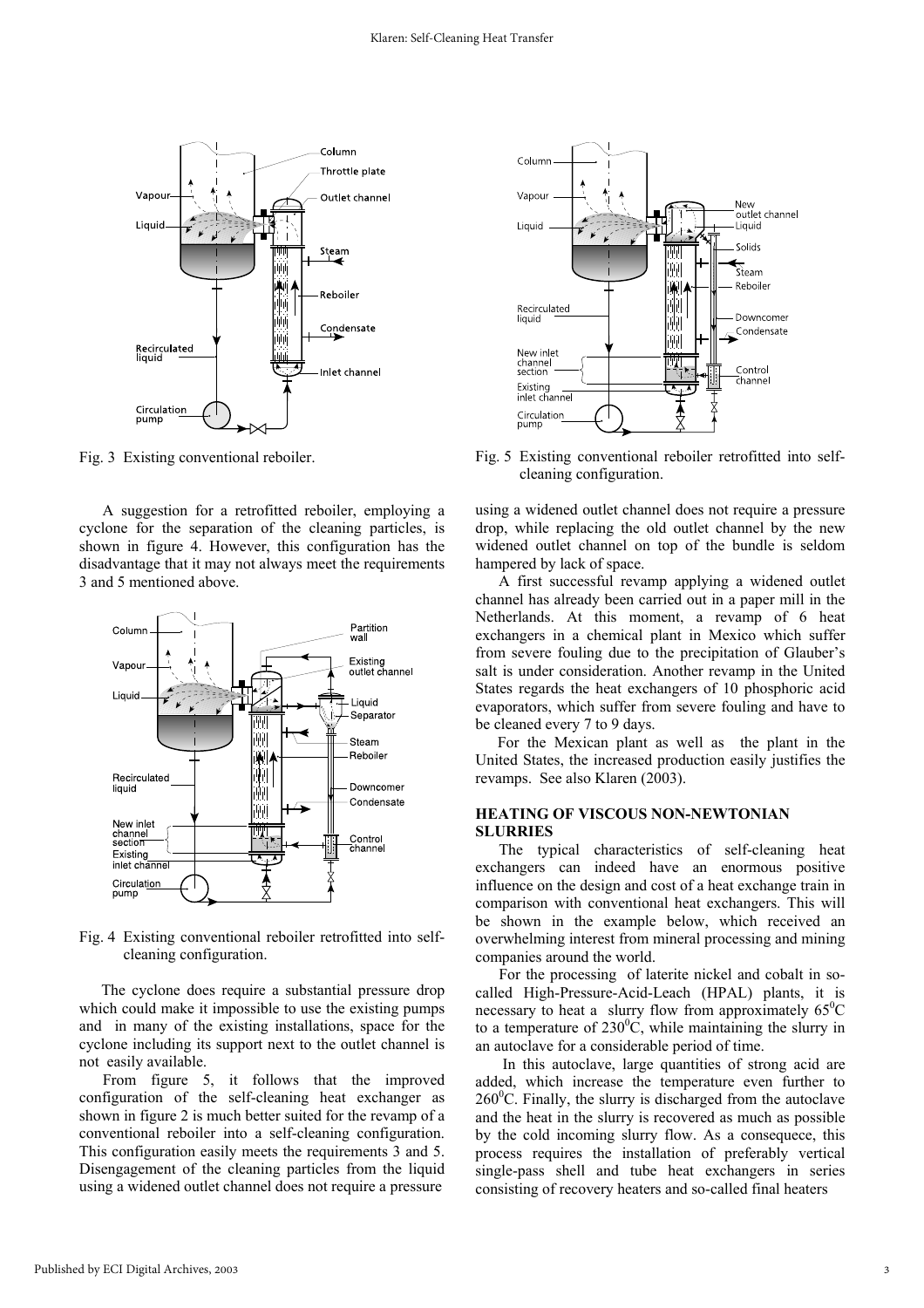

Fig. 6 Principle HPAL for laterite slurry

where live steam is added. The principle is shown in figure 6.

 The advantages of self-cleaning heat exchangers over conventional heat exchangers can best be explained with the help of the equation which determines the dimensions of a single heat exchange tube as a function of its design parameters. This equation reads:

$$
L_t/D_o = (D_i/D_o)^2. \left(\rho_l.c_l.V_l\right) / \left(4.U\right) . (\Delta T_l/\Delta T_{log}) \qquad (1)
$$

 For a real comparison between self-cleaning and conventional exchangers, only the following simplified equation is important:

$$
L_t(:) D_o.V_1/U \tag{2}
$$

Or said otherwise:

The length of the tubes  $L_t$  is directly proportional to the outer diameter of the tubes  $D_0$  and to the slurry velocity in the tubes  $V<sub>1</sub>$ , but inversely proportional to the heat transfer coefficient U.

 For a more detailed evaluation of the consequences of equation [2] in the comparison of both types of heat exchanger, the typical characteristics of self-cleaning fluidized bed heat exchangers must be taken into account, such as:

- 1. Self-cleaning behaviour as a result of the presence of fluidized particles (cut metal wire with a diameter of 4mm or 5mm) in the slurry.
- 2. Low slurry velocities in combination with excellent heat transfer.
- 3. Dramatic shear-thinning effects on very viscous slurries which behave strongly non-Newtonian and this again influences the heat transfer performance in a positive manner

Experiments with a laterite slurry in West Australia for the production of nickel and cobalt provided enough information about velocities, heat transfer coefficients, viscosity and shear-thinning behavior of a fluidized bed on the slurry that a comparative design could be made for a heat exchanger train of conventional shell and tube and

|                                                                                                                                                                                         | <b>Conventional hex's</b>                            | Self-cleaning hex's                                |
|-----------------------------------------------------------------------------------------------------------------------------------------------------------------------------------------|------------------------------------------------------|----------------------------------------------------|
| Total production<br>Numbers parallel processing lines                                                                                                                                   | 45,000 ton Ni/y + 4,500 ton Co/y<br>з                |                                                    |
| Slurry feed flow / processing line in kg/h<br>Slurry density in kg/m <sup>3</sup><br>Slurry velocity in tubes in m/s<br>Slurry viscosity in tubes in cP                                 | 450,000<br>1,320<br>14<br>50 ÷ 70                    | 440,000<br>1,350<br>0.35<br>$\sim 15$              |
| Outer diameter of tubes in mm<br>Diameter cleaning particles in mm<br>Tube lenght per shell in mm<br>Number of passes per shell<br>Shell inner diameter in mm                           | 38<br>Not applicable<br>12,000<br>Single pass<br>520 | 60<br>5<br>12.000<br>Single pass<br>960            |
| Average "clean" U-value in W/m <sup>2</sup> K<br>Design U value in W/m <sup>2</sup> K<br>Total number of shells in series<br>Total installed heat transfer surface in m <sup>2</sup>    | $700 \div 1,000$<br>350<br>28<br>3,200               | 2,000<br>2,000<br>2<br>550                         |
| Total number of cleaning required per<br>year                                                                                                                                           | 12                                                   | 1                                                  |
| Materials in contact with slurry and/or<br>flash vapor at temperature lower than<br>170°C                                                                                               | Duplex                                               | Duplex                                             |
| Materials in contact with slurry and/or<br>flash vapor at temperatures higher than<br>$170^{\circ}$ C                                                                                   | Titanium and/or carbon steel clad<br>with titanium   | Titanium and/or carbon<br>steel clad with titanium |
| Materials in contact with steam in final<br>heater                                                                                                                                      | Carbon steel                                         | Carbon steel                                       |
| Pressure drop across all heaters in series<br>in bar                                                                                                                                    | $~\sim$ 10                                           | $~\sim$ 3                                          |
| Cost of all hex's for all three production<br>lines, including steel construction,<br>inter connecting piping, steam-flash<br>vapor-condensate manifold and relevant<br>instrumentation | $\sim$ US \$ 30,000,000.                             | $\sim$ US \$ 9,000,000.                            |

Table 2. Comparison HPAL plants equipped with conventional shell and tube heat exchangers and self-cleaning fluidized bed heat exchangers